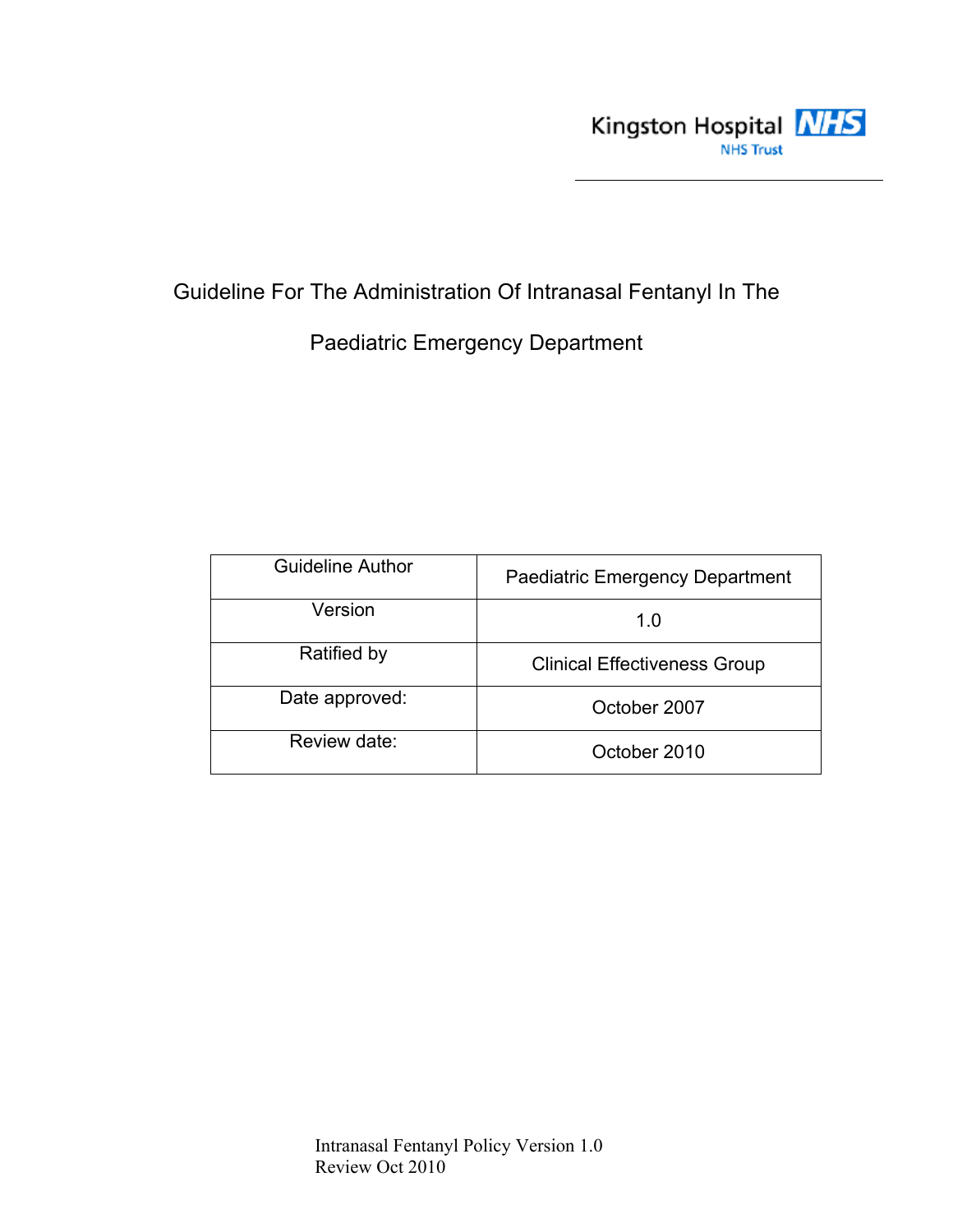# **Emergency Paediatrics**

# **Guideline For The Administration Of Nasal Fentanyl**

## **1.0 Introduction**

Nasal fentanyl is a fast acting analgesic for the relief of moderate to severe pain The nasal route for opiate administration is now well recognized as having several advantages over the intravenous route in Paediatric Emergency Medicine

## **2.0 Scope**

This guideline applies to all medical staff in the Paediatric Emergency Department who will be administering intranasal fentanyl for the pain management of acutely presenting patients.

#### **3.0 Indication for use**

Initial analgesia for traumatic injuries e.g. fractures, burns/scalds, fingertip injuries Procedures: suturing, painful dressing changes.

## **4.0 Contraindications**

Children <10kg Administration of other opiates within previous 4 hours Known Allergy Children with a head injury / decreased GCS Epistaxis Airway / respiratory problem

#### **5.0 Procedure For Administration**

Please follow all steps of administration

- Weigh the child and obtain written consent from parent/carer
- Take baseline pulse, SaO2, respiratory rate; document visual analogue pain score
- **Dose - 1.5 micrograms/kg** (this equates to a 1 microgram/kg intravenous dose)
- **Preparation - Fentanyl Injection 50 micrograms/ml**
- Depending on the dose, use either a 1ml syringe or a 2.5ml syringe attached with a mucosal atomizer
- Ask the child to gently tip his/her head back, occluding one nostril gently place the atomizer into the nostril
- Push the contents of the syringe into the nostril at the same time ask the child to sniff. Once in, remove the syringe but not the atomizer, draw air into the syringe and then flush through the atomizer with the air
- Not all children will co-operate but this is a painless quick method of pain relief. Children may sneeze after administration and or have a funny taste in their mouth. Younger children will require the parent/carer to position them correctly, and drug administration is synchronized to breathing pattern.
- Visual analogue pain scores should be documented at 5 and 30 minutes.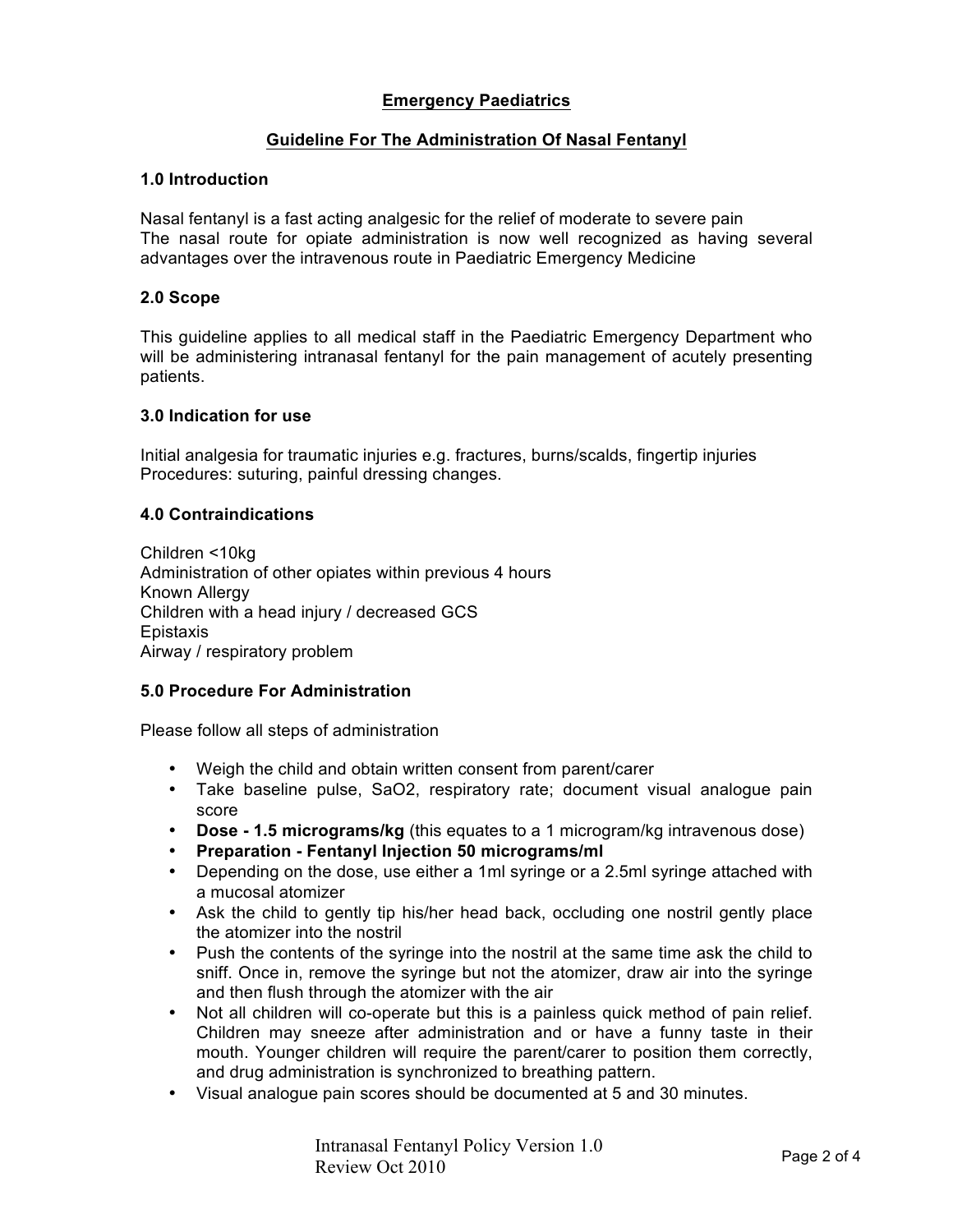## **6.0 Absorption**

Absorption can be as fast as i.v route with therapeutic serum levels obtained within 2 minutes, therefore the same side effects can occur. Optimum effects last for 30 minutes but pain relief is often experienced for much longer.

No cases of respiratory depression have been documented using this method at these doses **but that does not mean it will never occur** therefore repeat assessment of observations is necessary for up to one hour after administration.

#### **7.0 Audit**

The administering clinician is responsible for ensuring that an audit form is completed each time intranasal fentanyl is given within the Paediatric ED. The form should be returned to Dr D Harris, Consultant in Emergency Medicine.

#### **8.0 Consultation**

This Guideline document has been circulated for review by Consultants in the Departments of Anaesthetics (Dr Ravalia, Dr Landes & Dr Stableforth), Paediatrics (Dr Winrow) and Emergency Medicine (Mr Goel, Dr Lelo), as well as senior nursing staff in the Paediatric Emergency Department (Sister Matthews, Sister Hart).

#### **9.0 References**

**Borland M et al**: A Randomized Controlled Trial Comparing Intranasal Fentanyl To Intravenous Morphine For Managing Acute Pain In Children In The Emergency Department. *Annals of Emergency Medicine*. 2007; 49 (3): 335-340

**Borland M et al**. Intranasal Fentanyl Is An Equivalent Analgesic To Oral Morphine In Paediatric Burns Patients For Dressing Changes: A Randomised Double Blind Crossover Study. *Burns* 2005; 31 (7): 831-837

**British Association For Emergency Medicine, Clinical Effectiveness Committee**: Guideline For The Management Of Pain In Children. http://www.emergencymed.org.uk/BAEM/CEC/assets/cec\_pain\_in\_children.pdf

**Young P et al**. A Prospective Randomised Pilot Comparison Of Intranasal Fentanyl And Intramuscular Morphine For Analgesia In Children Presenting To The Emergency Department With Clinical Fractures. *Emergency Medicine* 1999; 11 (2): 90-4